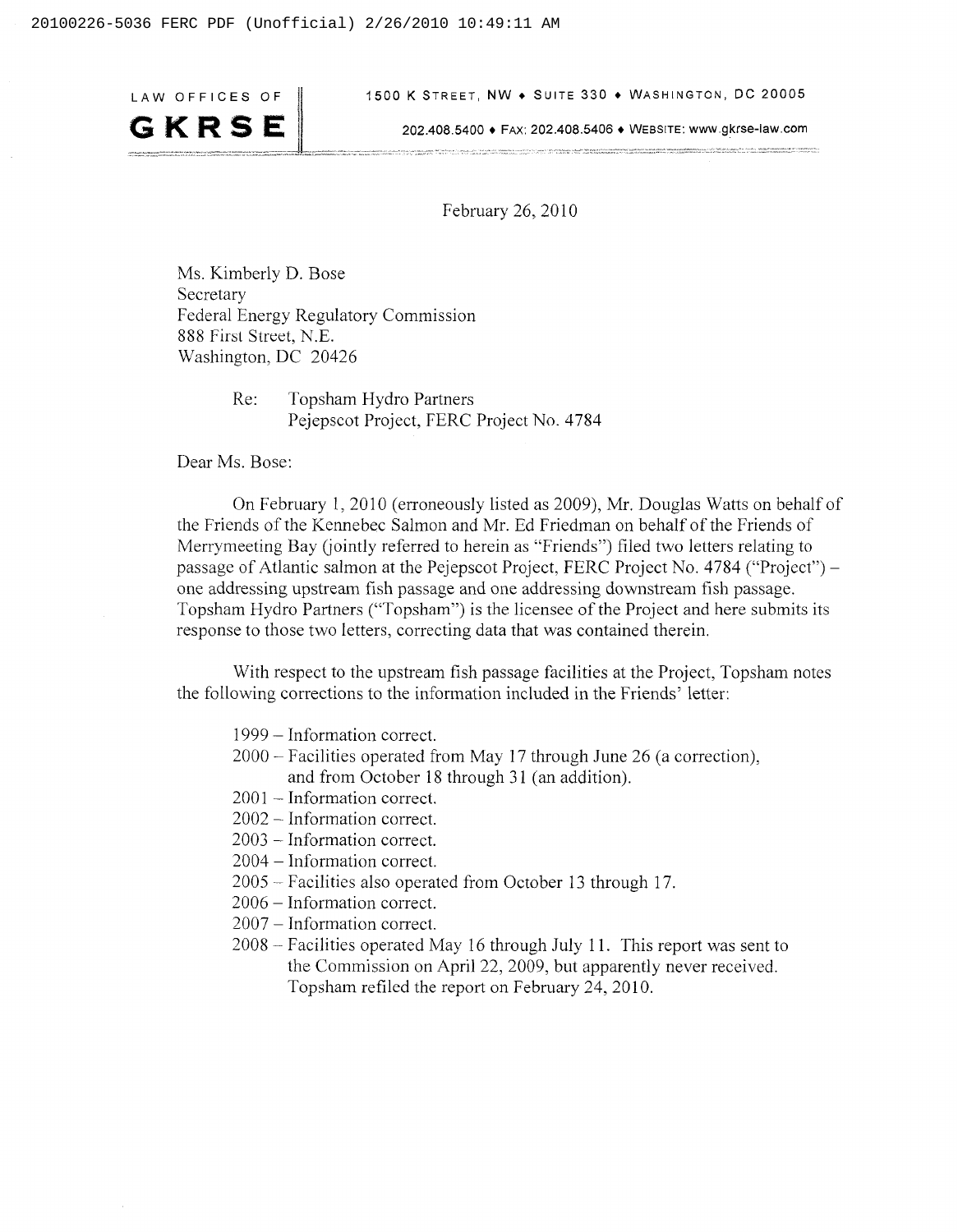Ms. Kimberly D. Bose, Secretary Pejepscot Project, FERC Project No. 4784

February 26, 20 10 Page 2 of 2

With respect to the downstream fish passage facilities at the Project, Topsham notes the following corrections to the information included in the Friends' letter:

1999 through 2005 - Information correct.

- <sup>2006</sup> Facilities operated June 15 through November 15. This information was not included in the MDMR minutes of the licensee/agency meeting that were attached to Topsham's report for 2006.
- <sup>2007</sup> Information correct.
- <sup>2008</sup> Facilities operated June 10 through November 10. This report was sent to the Commission on April 22, 2009, but apparently never received. Topsham refiled the report on February 24,2010.

The Maine Department of Marine Resources ("MDMR") establishes the start and end dates for the operation of the fish passage facilities at the Project, as acknowledged in the Friends' letters. Topsham understands that MDMR will file a response to the two letters addressing the manner in which the start and end dates are established. As affirmed in its June 18,2009, letter to Topsham (a copy of which is attached), MDMR has determined that the appropriate strategy for Atlantic salmon restoration on the Androscoggin River is passive. In addition, in that June 2009 letter MDMR has affirmed that the operational dates for fish passage facilities at the Project for Atlantic salmon are adequate. Therefore, the Commission should deny the Friends' requests in their February  $1<sup>st</sup>$  letters.

If there are any questions concerning this matter, please contact the undersigned.

Very truly yours, Pancy

Nancy J. Ska Law Office of  $f$  GKRSE Counsel for Topsham Hydro Partners

Encl.

cc: Douglas H. Watts, Friends of the Kennebec Salmon (w/ encl.) Ed Friedman, Friends of Merrymeeting Bay (w/ encl.) Patrick Keliher, Director, Bureau of Sea Run Fisheries & Habitat, MDMR (w/ encl.)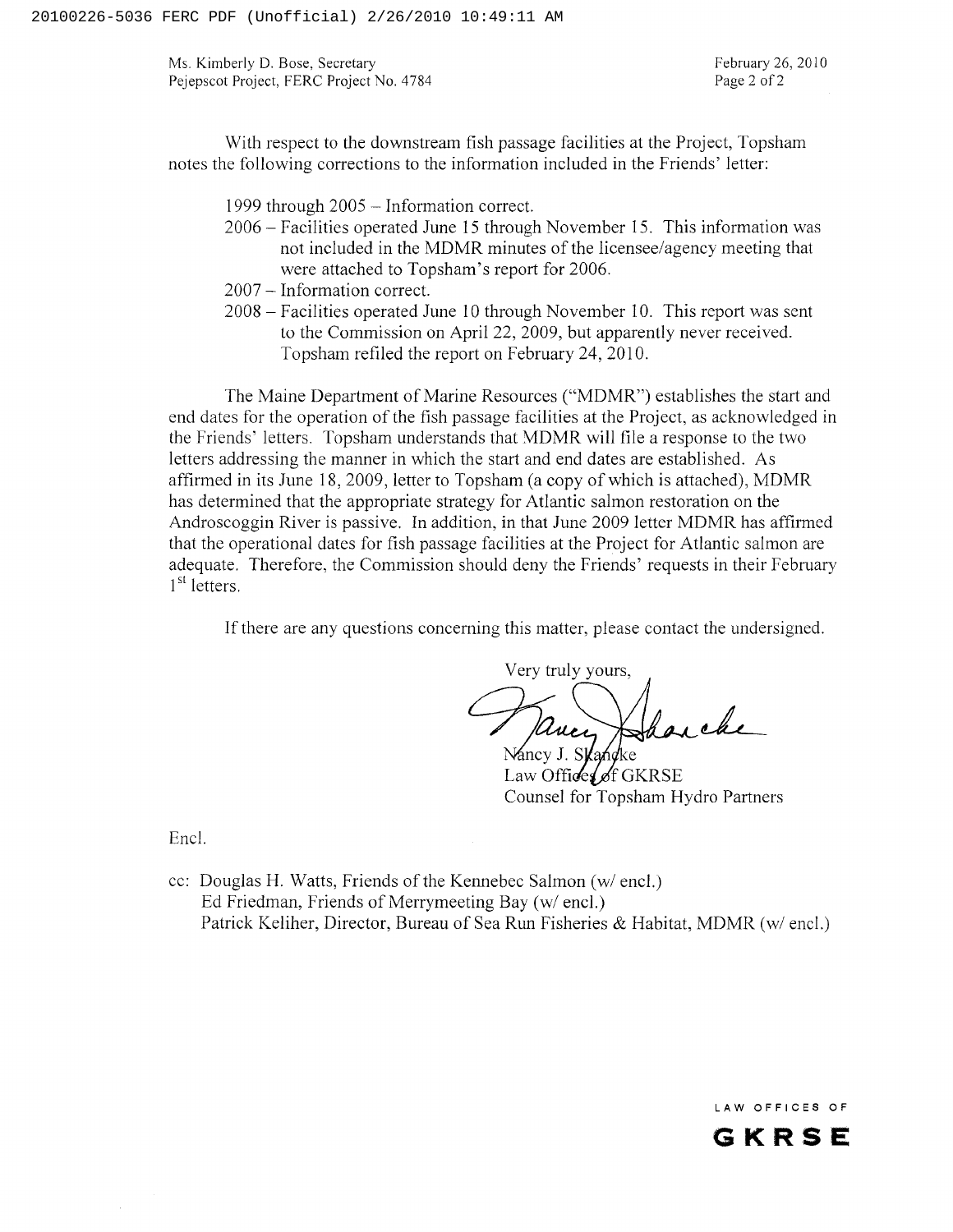

JOHN ELtAS BALDACCI GOVERNOR

STATE OF MAINE DEPARTMENT OF MARINE RESOURCES 21 STATE HOUSE STATION AUGUSTA, MAINE 04333-0021

> GEORGE D. LAPOINTE **COMMISSIONER**

June 18,2009

**Mr.** Ed Hudson P.E. Hydropower Services 2720 Gateway Oaks Drive Suite 300 Sacramento, Ca. 95833-4305

Dear Mr. Hudson

The returns of adult Atlantic salmon to the Androscoggin River has historically been small and mostly comprised of strays from other active restoration **programs.** In the past ten years, the number of adults being passed upstream of the Brunswick Project has been fewer than 11 and generally less than six. Scale samples taken from the adults have indicated that almost all of them were of hatchery origin. Currently no Atlantic salmon smolts are released **in** the Androscoggh River so the returning adults ae considered to be strays from other restoration programs. The current Atlantic salmon restoration strategy for the Androscoggin River is passive.

Ln the past two years, however, the returns to the Androscoggin River have changed in composition and size. The adult returns for 2007 **and** 2008 were 20 and **16,** respectively. While most of the rehuning adults were determined to be hatchery strays, several adults were found to be of wild or naturally reared origin. Scales samples indicate that three adults **in** 2007 and mother three 2008 had spent at Ieast two years in a river environment, Given the low stray rate for naturally reared adults, it is likely *that* they originated from the Androscoggin River or a tributary.

After reviewing *this* information, the Bureau of Sea Run Fisheries **and** Habitat (BSRFH) is requesting that downstream passage facilities at the Pejepscot Hydro Project operate according to the downstream passage window for Atlantic salmon smolts and adults. We request downstream passage facilities operate April 1 - June 30 for smolts and kelts (post - spawn adults) and October **15** - December **3** 1 for kelts. ALthough we request these timing windows for operation, we are aware that river conditions may prevent the safe operation of downstream passage facilities during these dates. We fully understand if ice or high water, for example, were to delay or shorten the operational window. These timing windows are consistent with recommendations at other hydro projects on rivers **in** Maine.

Even though we are requesting downstream passage facility be operational for Atlantic salmon, we defer requesting downstream kelt and smolts studies to a later date.

In addition, BSRFH feels that upstream passage facility operational dates for Atlantic salmon are adequate. It is our understanding that upstream passage is coordinated with passage at the Brunswick

OFFICES AT STEVENS SCHOOL COMPLEX, HALLOWELL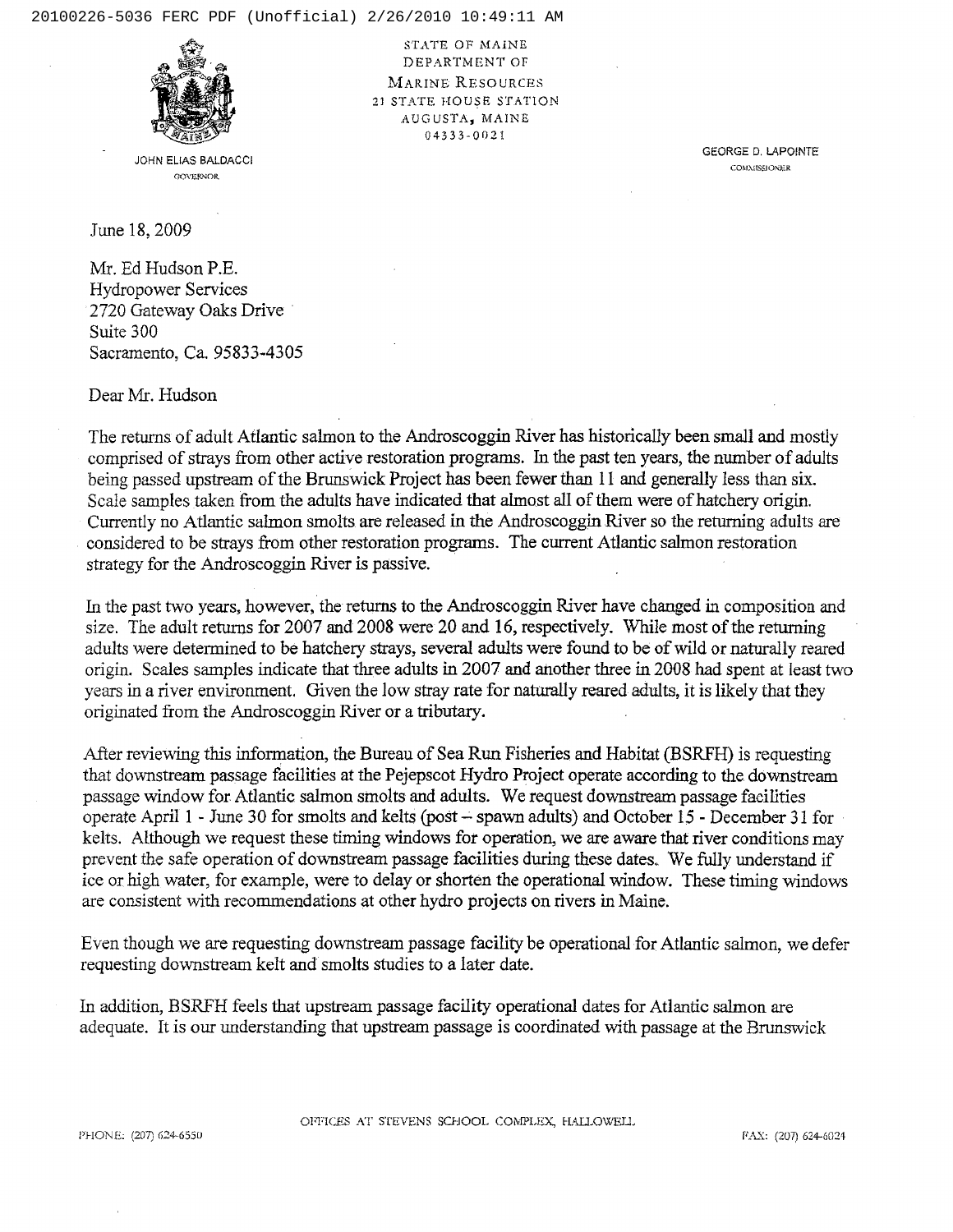Project. This ensures passage is available if and when salmon are migrating **upriver.** Please continue to 20100226-5036 FERC PDF (Unofficial) 2/26/2010 10:49:11 AMcoordinate upstream operation with **Mike** Brown *of* BSRFH.

Thank you very much for your cooperation and if you have any questions or comments please feel fiee to contact Paul Christman at (207) 624-6352 or by email at paul.christman@maine.gov.

*Sineerely*<br>
Patrick Keliher, Director

Bureau of Sea Run Fisheries & Habitat

OFFICES AT STEVENS SCHOOL COMPLEX, HALLOWELL

PHONE: (207) 624-6550

FAX: (207) 624-6024